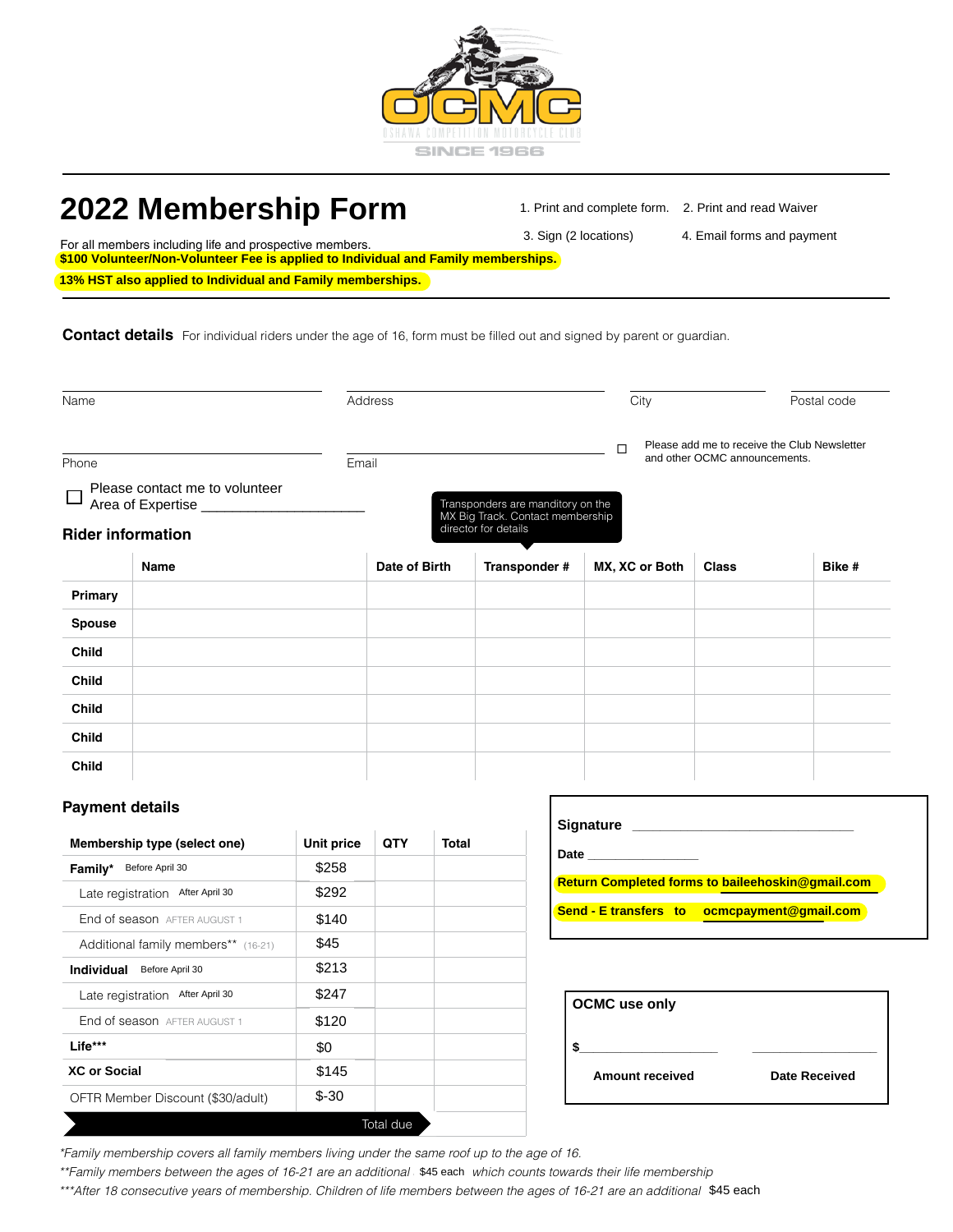



# **RELEASE OF LIABILITY, WAIVER OF CLAIMS, ASSUMPTION OF RISKS AND INDEMNITY AGREEMENT BY SIGNING THIS DOCUMENT YOU WILL WAIVE CERTAIN LEGAL RIGHTS, INCLUDING THE RIGHT TO SUE. 2022 Adult Waiver<br>
PECIALTY INSURANCE**<br>
BY SIGNING THIS DOCUMENT YOU WILL WAIVE CERTAIN LEGAL RI<br>
2022 OCMC MX and XC Racing Season<br>
PLEASE READ CAREFULLY!

#### **PLEASE READ CAREFULLY!**

**Description and location of scheduled event(s) (the "EVENT") Date release signed D Date release signed** 

In full or partial consideration for allowing me to participate in all related events and activities of the **EVENT**, I hereby warrant and agree that:

- 1. I am familiar with and accept that there is the risk of serious injury and death in participation, whether as a competitor, student, official or worker, in all forms of motor sport and in particular in being allowed to enter, for any reason, any restricted area; and
- 2. I have satisfied myself and believe that I am physically, emotionally and mentally able to participate in this **EVENT**, and that my protective clothing, gear and equipment is fit and appropriate for my role as a participant in this **EVENT**; and
- 3. I understand that all applicable rules for participation must be followed, regardless of my role, and that at all times during the **EVENT** the sole responsibility for my personal safety remains with me; and
- 4. I will immediately remove myself from participation, and notify the nearest official, if at any time I sense or observe any unusual hazard or unsafe condition or if I feel that I have experienced any deterioration in my physical, emotional or mental fitness, or that of my protective clothing, gear or equipment, for continued safe participation in the **EVENT**.

#### **I UNDERSTAND AND AGREE, ON BEHALF OF MYSELF, MY HEIRS, ASSIGNS, PERSONAL REPRESENTATIVES AND NEXT OF KIN THAT MY EXECUTION OF THIS DOCUMENT CONSTITUTES:**

- 1. AN UNQUALIFIED ASSUMPTION BY ME OF ALL RISKS associated with my participation in the **EVENT** even if arising from the negligence or gross negligence, including any compounding or aggravation of injuries caused by negligent rescue operations or procedures, of the Releasees, as that term is defined below, and any persons associated therewith or otherwise participating in the **EVENT** in any capacity; and
- 2. A FULL AND FINAL RELEASE AND WAIVER OF LIABILITY AND ALL CLAIMS that I have, or may in the future have, against any person(s), entities or organization(s) associated in any way with the **EVENT** including the track owners and lessees, promoters, sanctioning bodies, racing associations, or any subdivision thereof, track operators, sponsors, advertisers, car owners and other participants, rescue personnel, event inspectors, underwriters, consultants and others who give recommendations, directions or instructions or engage in risk evaluation and loss control activities, regarding the **EVENT** or event premises, or any one or more of them and their respective directors, officers, employees, guides, contractors, agents and representatives (all of whom are collectively referred to as "the Releasees") from any and all liability for any loss, damage, injury or expense that I may suffer as a result of my use of or my presence at the event facilities or my participation in any part of, or my presence in any capacity at, the **EVENT**, due to any cause whatsoever, INCLUDING NEGLIGENCE, GROSS NEGLIGENCE, BREACH OF CONTRACT, OR BREACH OF ANY STATUTORY OR OTHER DUTY OF CARE, INCLUDING ANY DUTY OF CARE OWED UNDER THE RELEVANT *OCCUPIERS LIABILITY ACT* ON THE PART OF THE RELEASEES.
- 3. AN AGREEMENT NOT TO SUE THE RELEASEES for any loss, injury, costs or damages of any form or type, howsoever caused or arising, and whether directly or indirectly from my participation in any aspect(s) of the **EVENT**; and
- 4. AN AGREEMENT TO INDEMNIFY, and to SAVE and HOLD HARMLESS the RELEASEES, and each of them, from any litigation expense, legal fees, liability, damage, award or cost, of any form or type whatsoever, they may incur due to any claim made against them or any one of them by me or on my behalf, or that of my estate, whether the claim is based on the negligence or the gross negligence of the Releasees or otherwise as stated above.
- 5. AN AGREEMENT that this document be governed by the laws, and in the courts, of the Province in which the **EVENT** occurs.

**I HAVE READ AND UNDERSTAND THIS AGREEMENT AND I AM AWARE THAT BY SIGNING THIS AGREEMENT I AM WAIVING CERTAIN SUBSTANTIAL LEGAL RIGHTS WHICH I AND MY HEIRS, NEXT OF KIN, EXECUTORS, ADMINISTRATORS AND ASSIGNS MAY HAVE AGAINST THE RELEASEES.** 

# **I SIGN THIS DOCUMENT VOLUNTARILY AND WITHOUT INDUCEMENT**

| <b>Signature of Participant</b> | <b>Printed Name of Participant</b> | <b>Signature of Witness</b> |
|---------------------------------|------------------------------------|-----------------------------|
|                                 |                                    |                             |
|                                 |                                    |                             |
|                                 |                                    |                             |
|                                 |                                    |                             |
|                                 |                                    |                             |
|                                 |                                    |                             |
|                                 |                                    |                             |
|                                 |                                    |                             |
|                                 |                                    |                             |
|                                 |                                    |                             |
|                                 |                                    |                             |
|                                 |                                    |                             |
|                                 |                                    |                             |
|                                 |                                    |                             |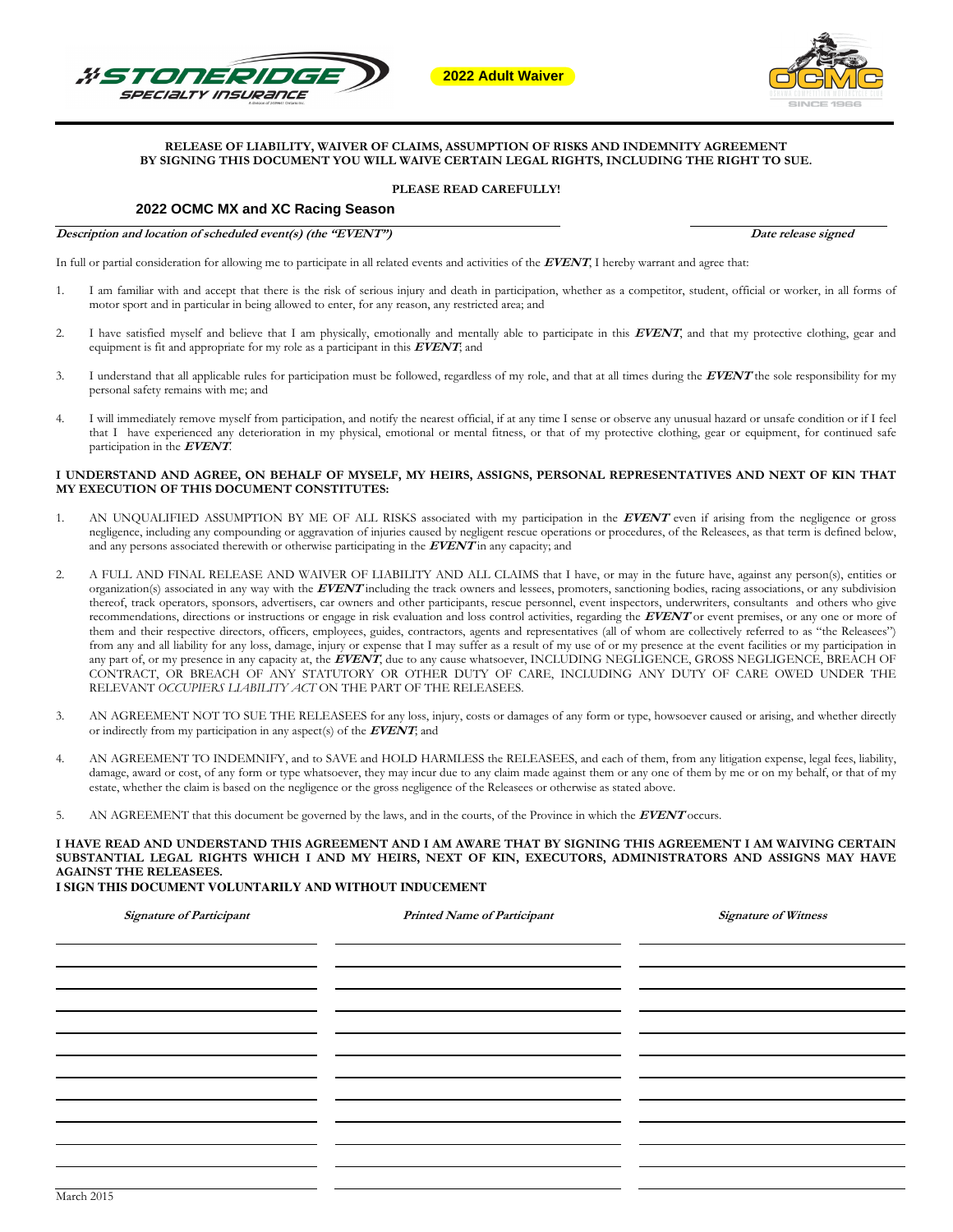



# **MINOR PARTICIPANT**

# **ASSUMPTION AND ACKNOWLEDGMENT OF RISK**

## **2022 OCMC MX and XC Racing Season**

 *Description and location of scheduled event(s) (the* "*EVENT) Date release signed*

I UNDERSTAND AND AGREE, on behalf of myself, my heirs, assigns, personal representatives and next of kin, that my participation in the **EVENT** is not permitted without my execution of this document. I hereby warrant and agree that:

- 1. I know that there are significant risks including the risk of serious injury or death associated with participation, whether as a competitor, student, official or worker in all forms of motor sport and in particular in being allowed to enter, for any reason, any restricted area; and
- 2. I acknowledge and accept these risks and all other risks associated with participation in this **EVENT** even if arising from negligence or gross negligence, including any worsening of injuries caused by negligent rescue operations or procedures, of the event organizer, the event venue(s) and of any and all persons associated therewith or participating therein; and
- 3. I understand that all applicable rules for participation must be followed, regardless of my role, and that at all times THE SOLE RESPONSIBILITY FOR MY PERSONAL SAFETY REMAINS WITH ME;
- 4. I will immediately remove myself from participation in the **EVENT** and notify the nearest official, if at any time I sense any unusual hazard or unsafe condition or if I feel that I have experienced any deterioration in my physical, emotional or mental fitness, or that of my protective clothing, gear or equipment, for continued safe participation in the **EVENT**; and
- 5. I am years of age.

# **I HAVE READ AND UNDERSTAND THIS DOCUMENT AND I AM AWARE THAT BY SIGNING THIS ASSUMPTION AND ACKNOWLEDGMENT OF RISK I AND/OR MY PARENTS/GUARDIANS MAY SURRENDER CERTAIN LEGAL RIGHTS.**

# **I SIGN THIS DOCUMENT VOLUNTARILY AND WITHOUT INDUCEMENT**

*Signature of Minor Participant Printed name of Minor Participant Signature of Witness*